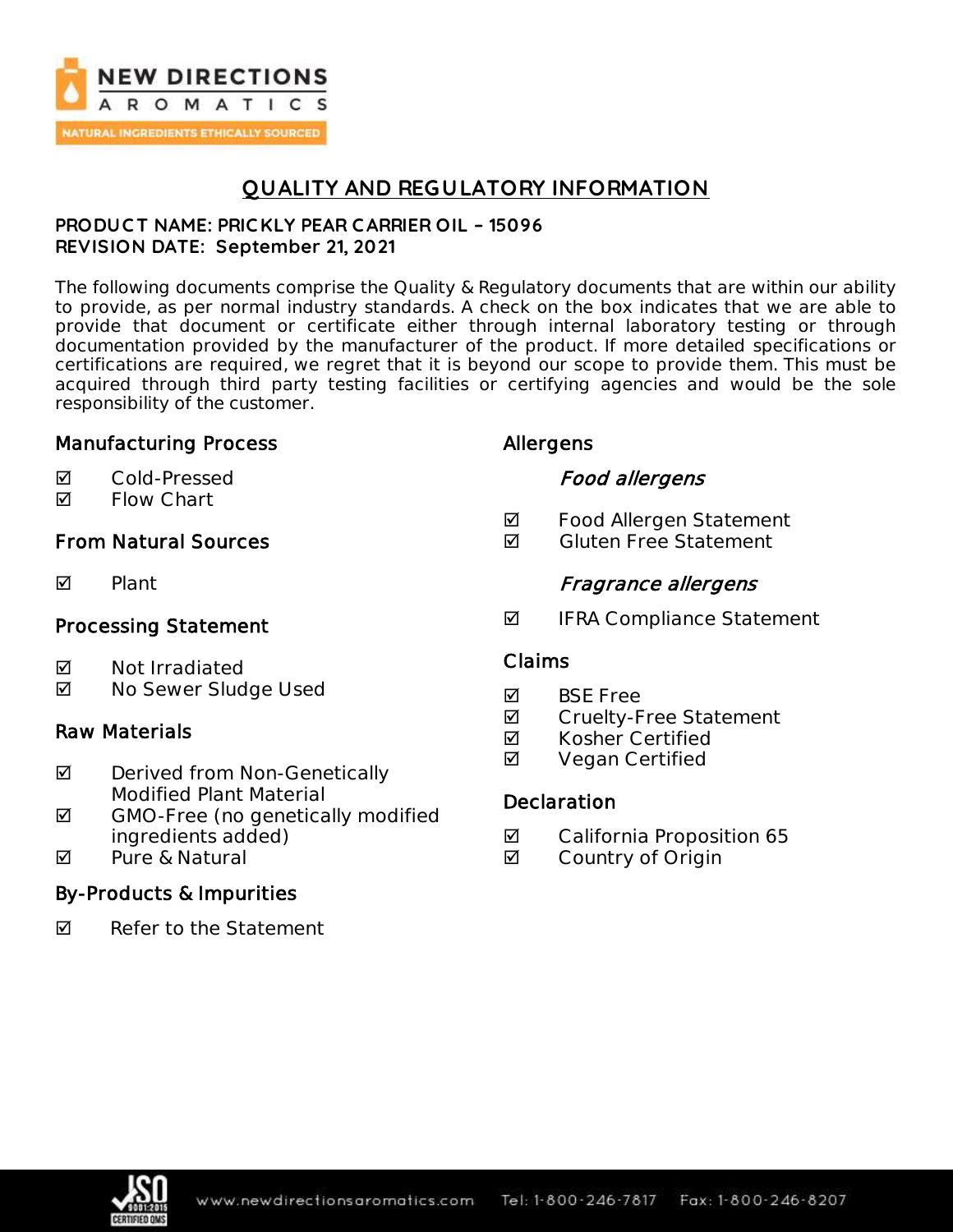

## **FLOW C HART**

## **PRODUC T NAME: PRIC KLY PEAR C ARRIER OIL – 15096**



### Disclaimer & Caution:

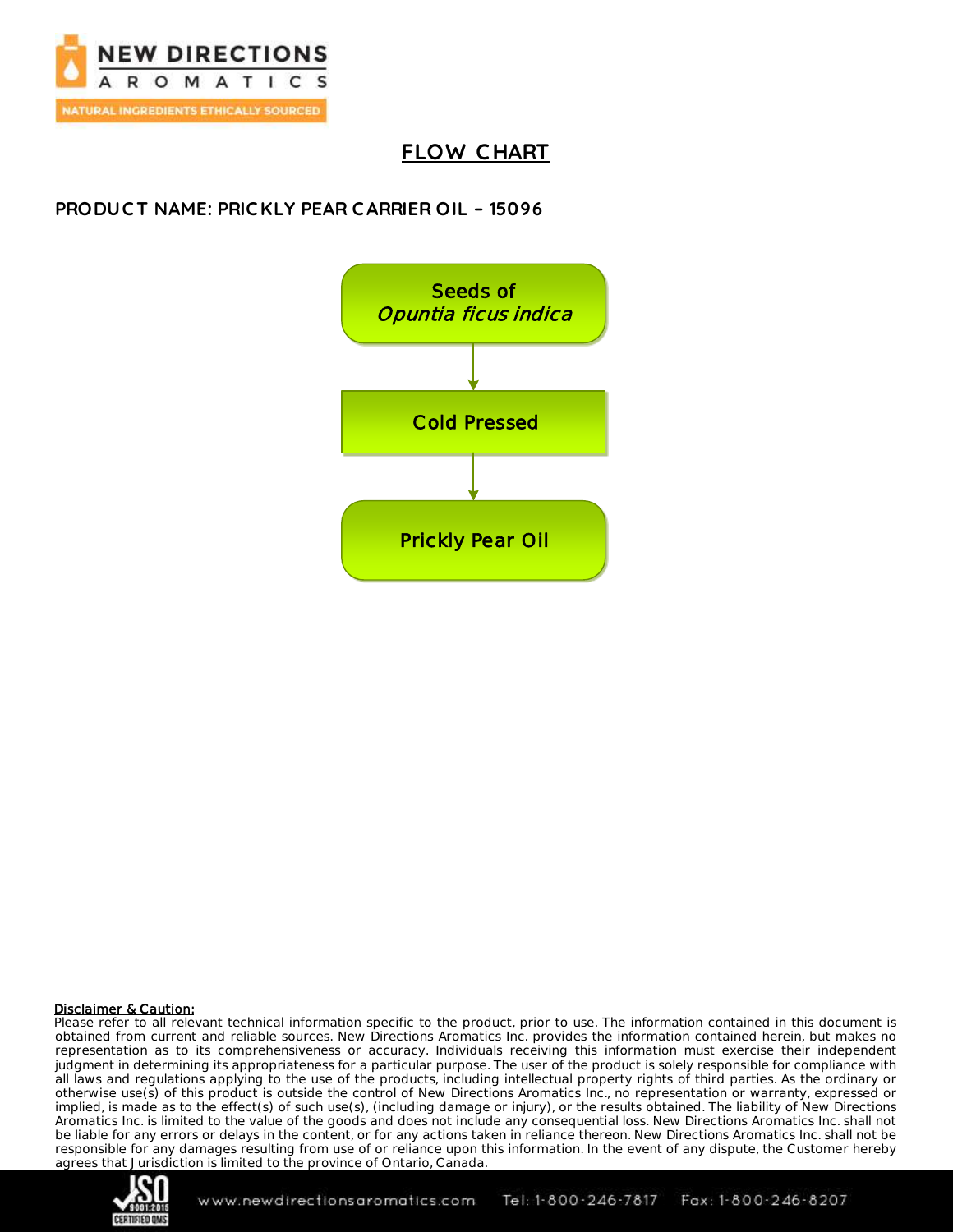

## **NON-IRRADIATION STATEMENT**

## **PRODUC T NAME: PRIC KLY PEAR C ARRIER OIL – 15096**

We hereby declare that, to the best of our knowledge, this product has not been irradiated and does not contain any ingredient that has gone through any irradiation.

### Disclaimer & Caution:

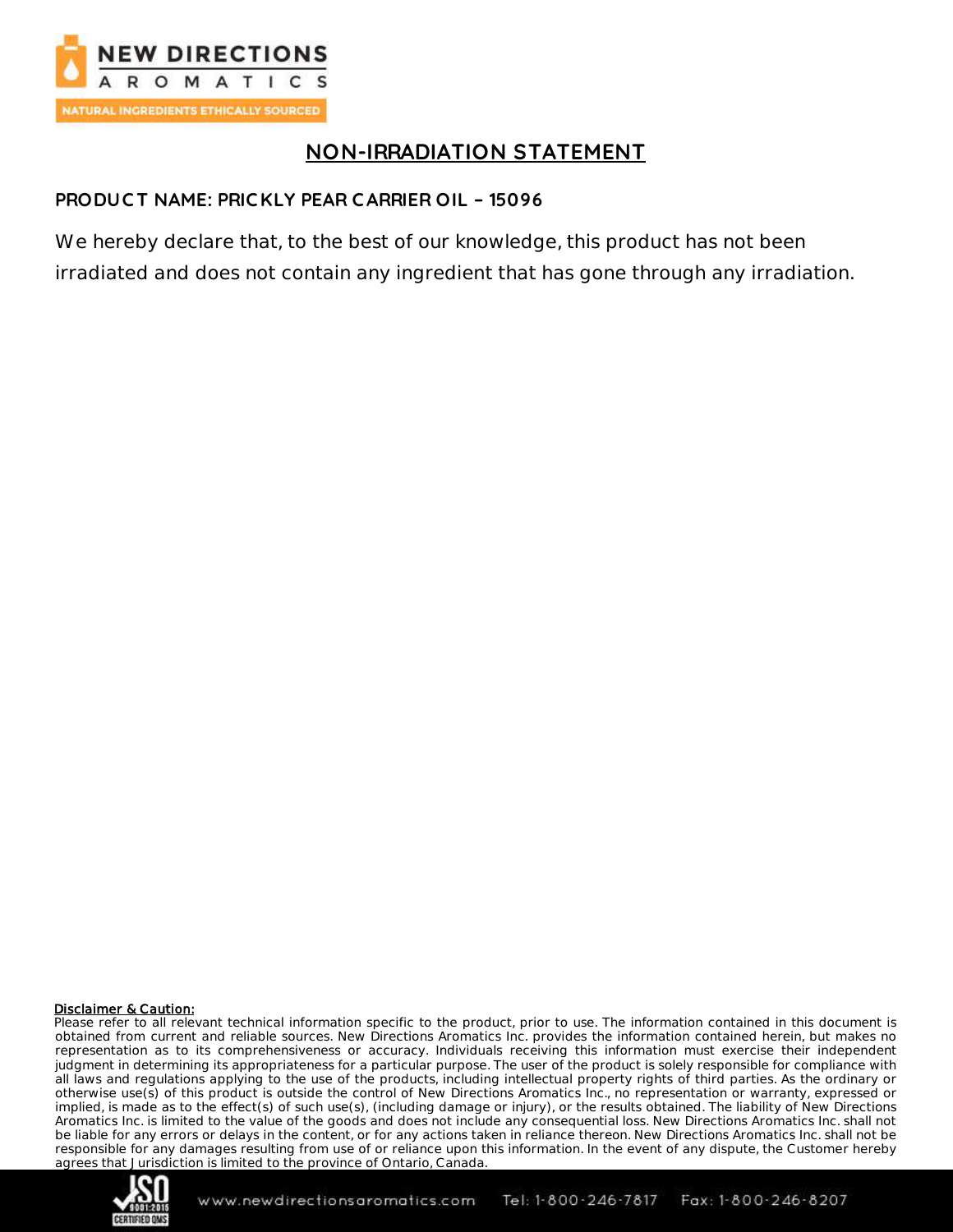

# **SEW ER SLUDGE STATEMENT**

### **PRODUC T NAME: PRIC KLY PEAR C ARRIER OIL – 15096**

We hereby declare that, to the best of our knowledge, this product has not been processed with sewer sludge.

#### Disclaimer & Caution:

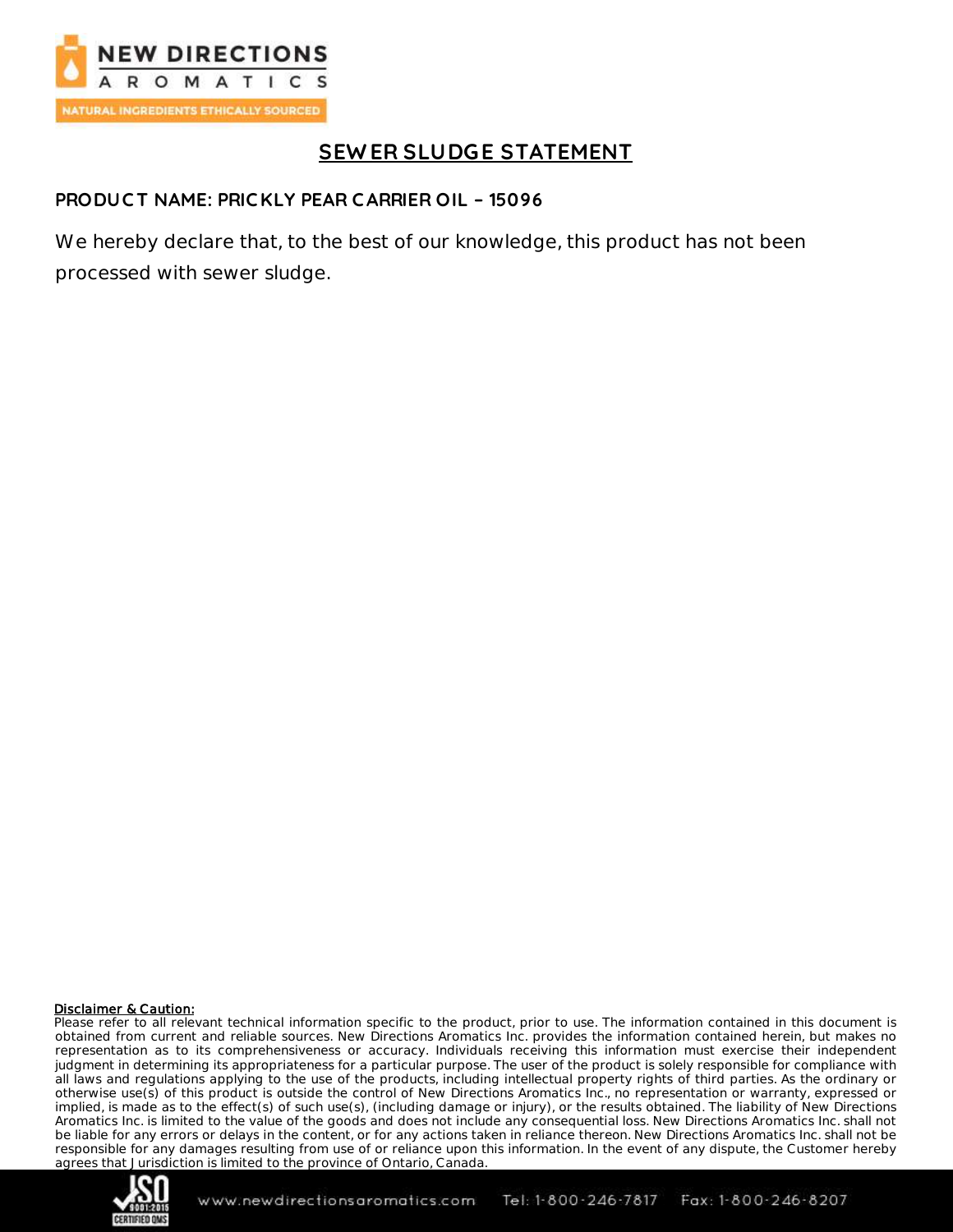

# **GMO STATEMENT**

### **PRODUC T NAME: PRIC KLY PEAR C ARRIER OIL – 15096**

We hereby declare that, to the best of our knowledge, this product was not produced from or with GMO plant material.

#### Disclaimer & Caution:

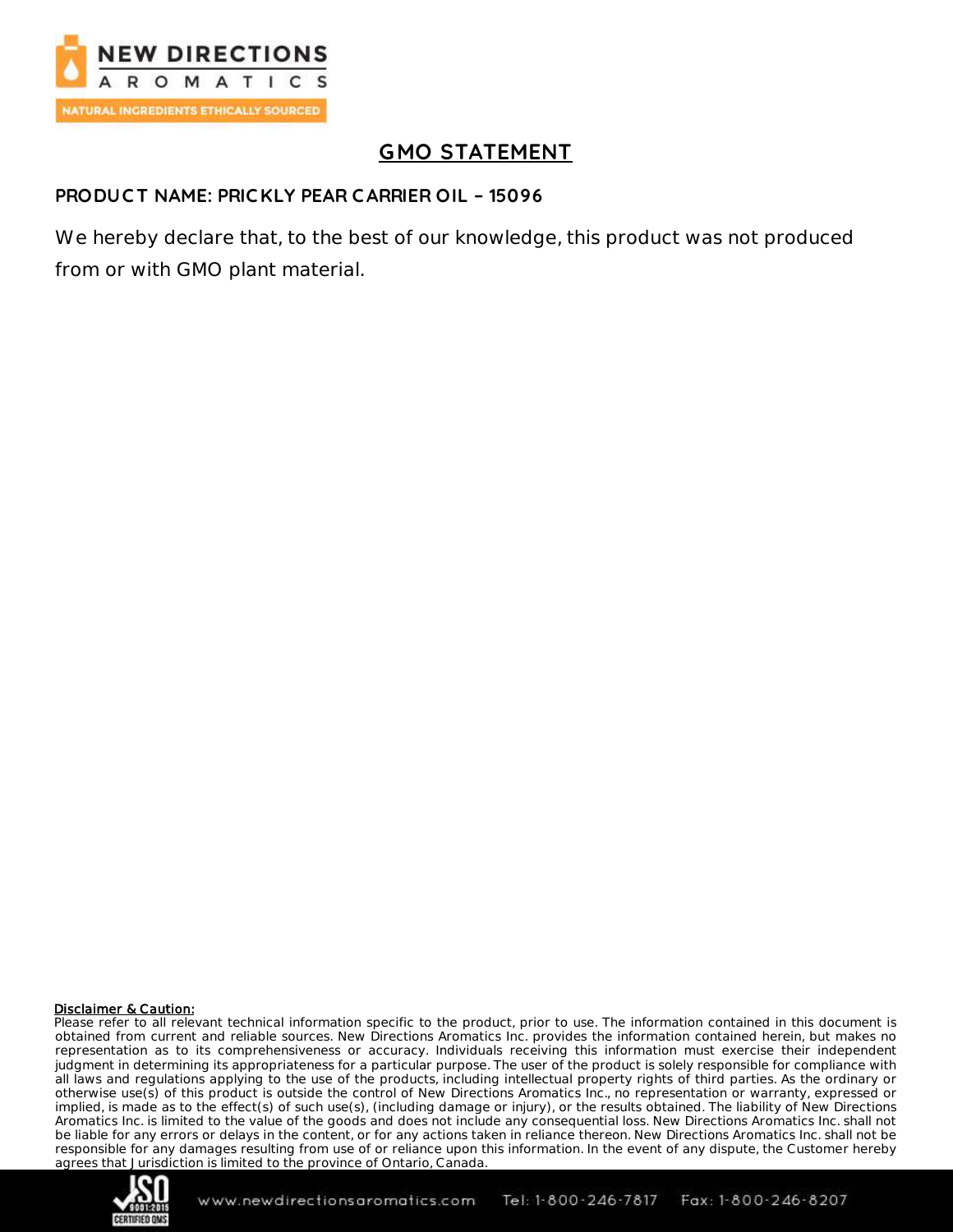

## **PURE & NATURAL STATEMENT**

### **PRODUC T NAME: PRIC KLY PEAR C ARRIER OIL – 15096**

We hereby declare that, to the best of our knowledge, this product is 100 % pure and natural.

#### Disclaimer & Caution:

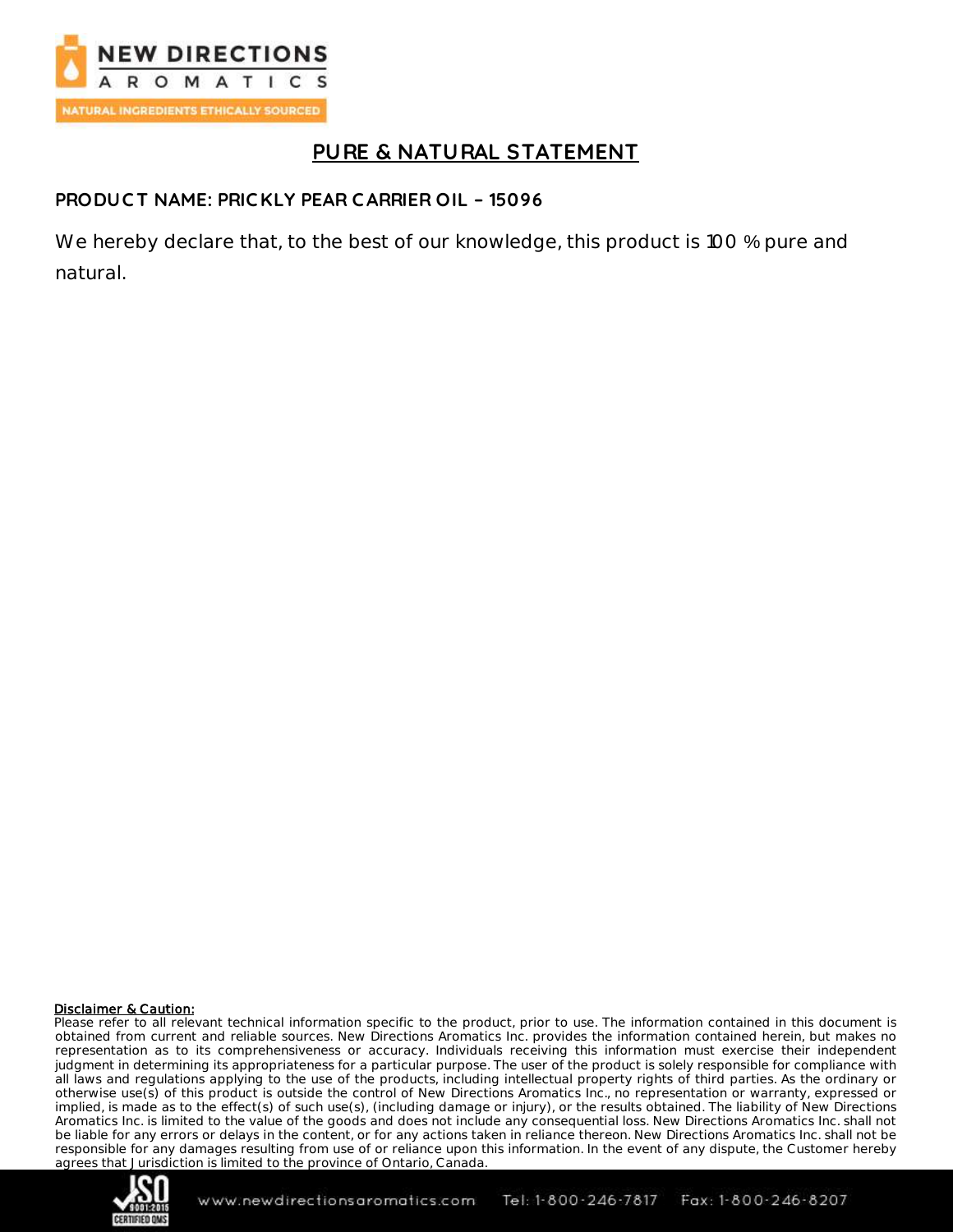

## **BY PRODUC TS & IMPURITIES STATEMENT**

### **PRODUC T NAME: PRIC KLY PEAR C ARRIER OIL – 15096**

We hereby declare that, to the best of our knowledge, this product does not contain and was not manufactured with any of the following substances:

- Parabens
- Phthalates
- Pesticides and Residual Pesticides
- Alcohol
- Solvents and Residual Solvent
- Heavy Metals

### Disclaimer & Caution:

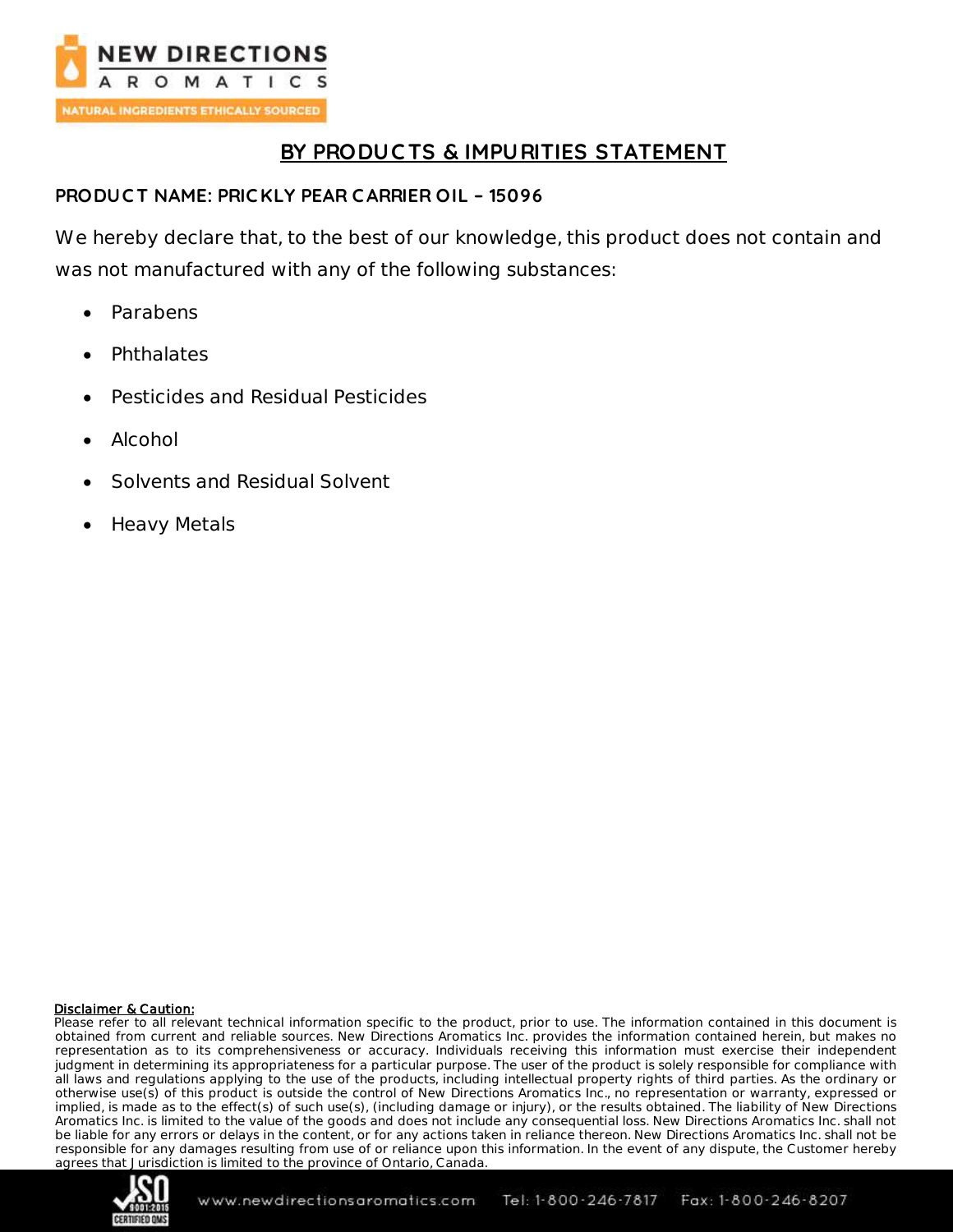

# **FOOD ALLERGEN INFORMATION**

## **PRODUC T NAME: PRIC KLY PEAR C ARRIER OIL – 15096**

| Component                                               | Present in the product |
|---------------------------------------------------------|------------------------|
| Peanuts (and/or derivatives,) e.g., protein oil         | <b>No</b>              |
| Tree Nuts (and/or derivatives)                          | <b>No</b>              |
| Seeds (Mustard, Sesame) (and/or derivatives)            | <b>No</b>              |
| Wheat, Barley, Rye, Oats, Spelt, Kamut or their hybrids | <b>No</b>              |
| Gluten                                                  | <b>No</b>              |
| Soybeans (and/or derivatives)                           | <b>No</b>              |
| Dairy (including lactose) or Eggs                       | <b>No</b>              |
| Fish or their products                                  | <b>No</b>              |
| Shellfish or their products                             | <b>No</b>              |
| Celery (and/or derivatives)                             | <b>No</b>              |
| Lupin (and/or derivatives)                              | <b>No</b>              |
| Sulphites (and derivatives) (added or $\geq$ 10 ppm)    | <b>No</b>              |

### Disclaimer & Caution:

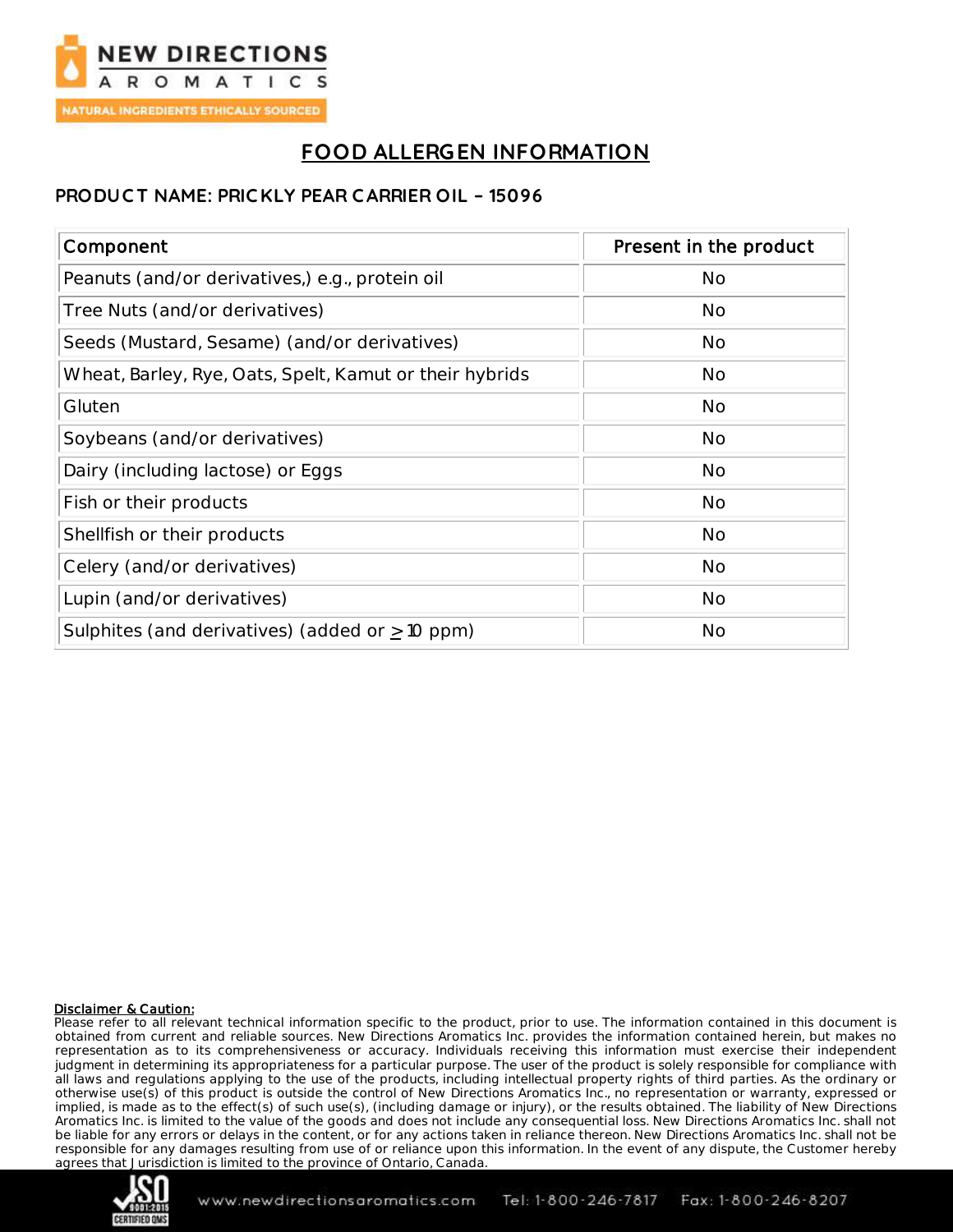

# **IFRA C OMPLIANCE STATEMENT**

## **PRODUC T NAME: PRIC KLY PEAR C ARRIER OIL – 15096**

We hereby declare that, to the best of our knowledge, based on processing information and raw materials used, Fragrance Allergens listed in the EU Regulation 1223/2009 Annex III, N0 67-92 are not likely to be present.

### Disclaimer & Caution:

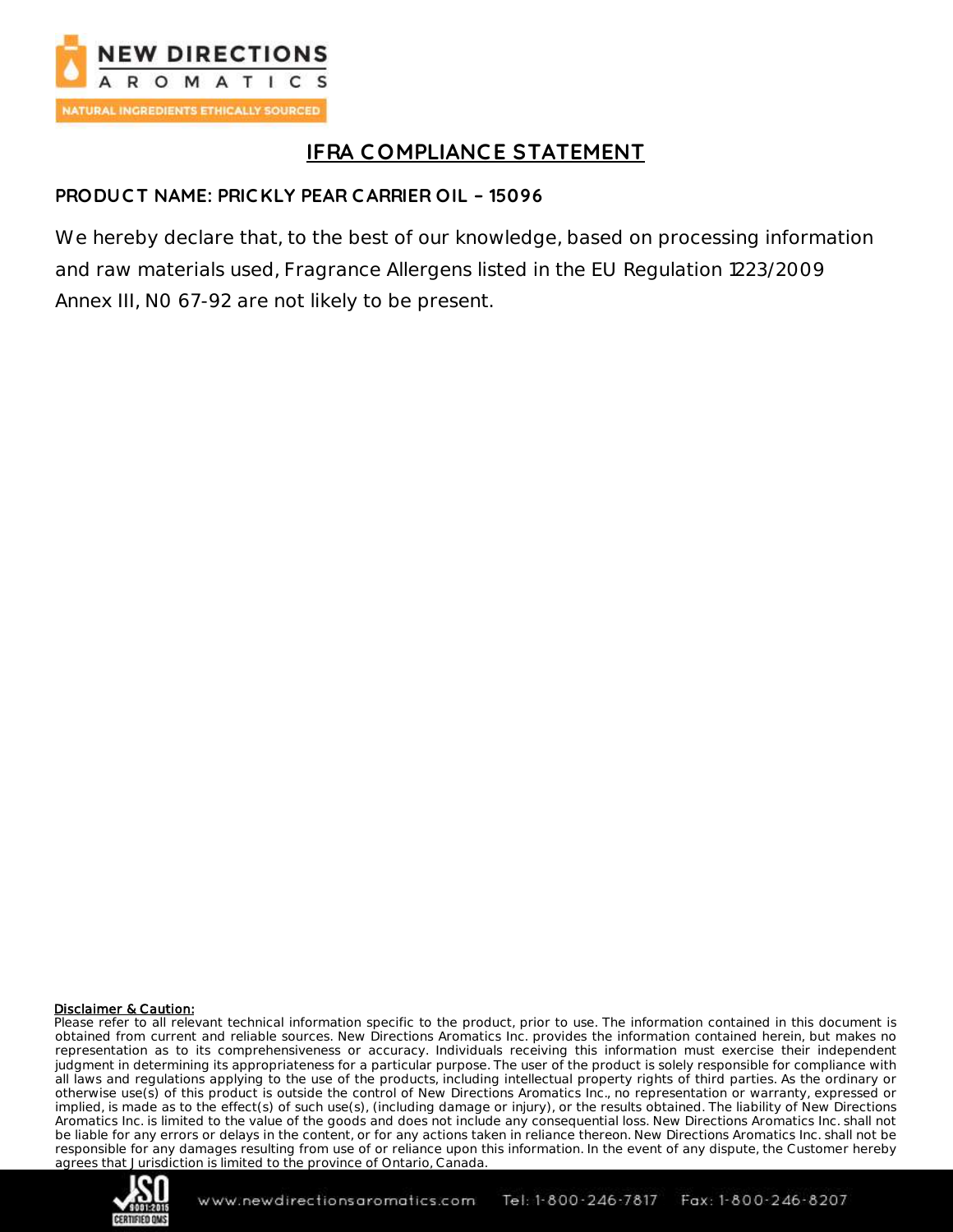

## **DEC LARATION OF BOVINE SPONGIFORM ENC EPHALOPATHY (BSE)**

### **PRODUC T NAME: PRIC KLY PEAR C ARRIER OIL – 15096**

We hereby declare that, to the best of our knowledge, this product was not made with, nor contains, any animal material or derivatives, and is free of BSE.

#### Disclaimer & Caution:

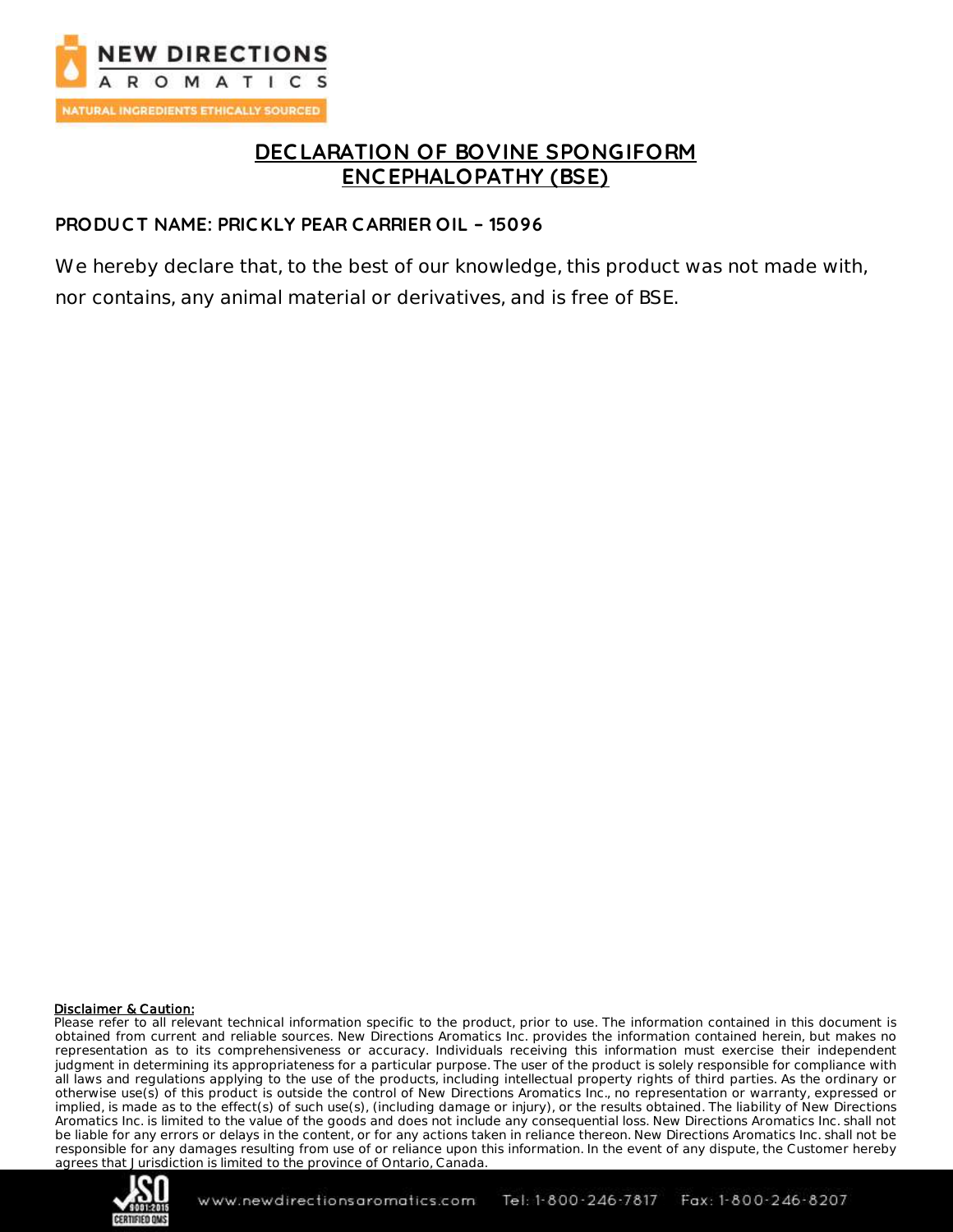

# **C RUELTY-FREE STATEMENT**

## **PRODUC T NAME: PRIC KLY PEAR C ARRIER OIL – 15096**

We hereby declare that, to the best of our knowledge, this product has not been tested on animals.

#### Disclaimer & Caution:

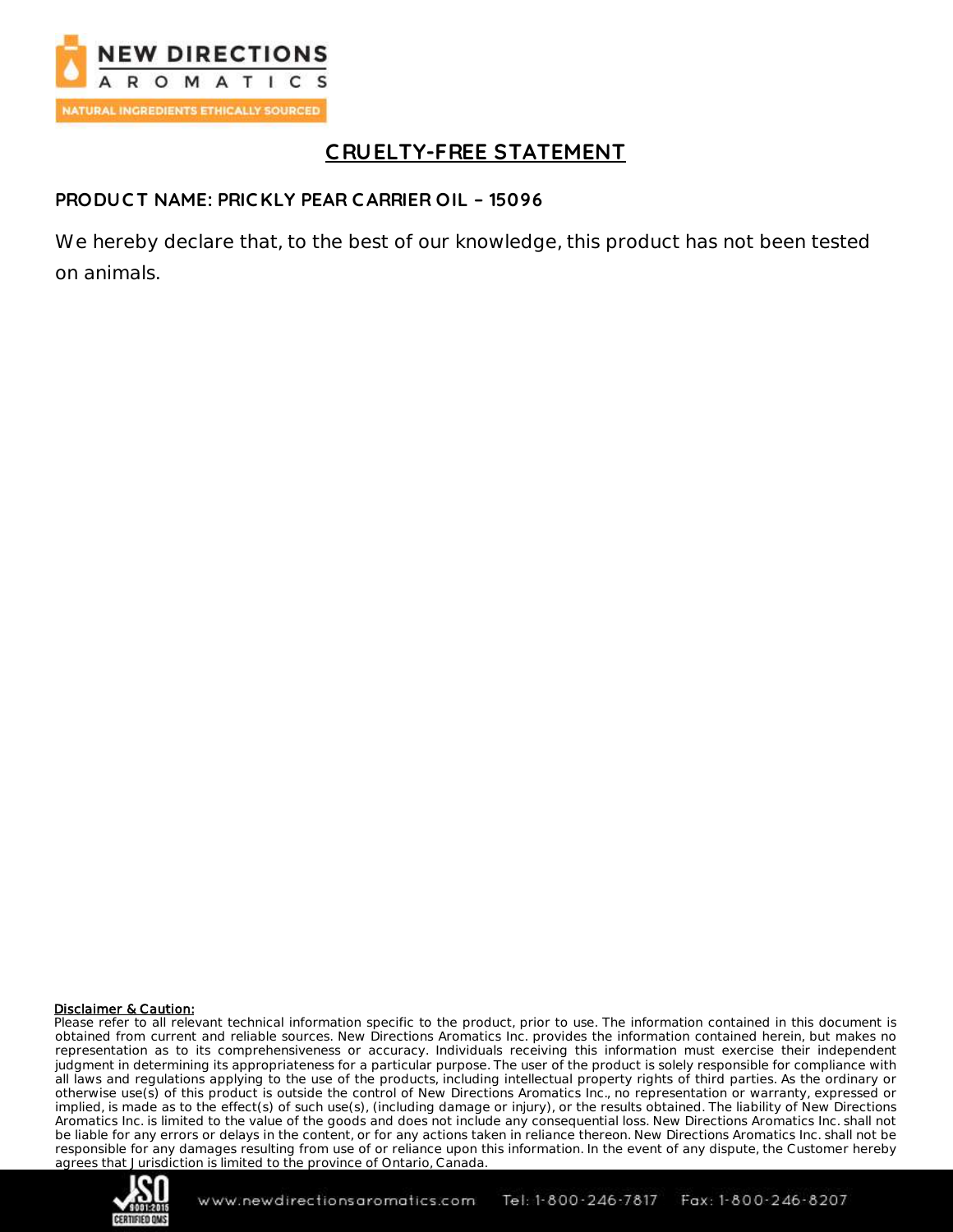

# **KOSHER STATEMENT**

### **PRODUC T NAME: PRIC KLY PEAR C ARRIER OIL – 15096**

We hereby confirm that this product has been certified to Kosher standards.

#### Disclaimer & Caution:

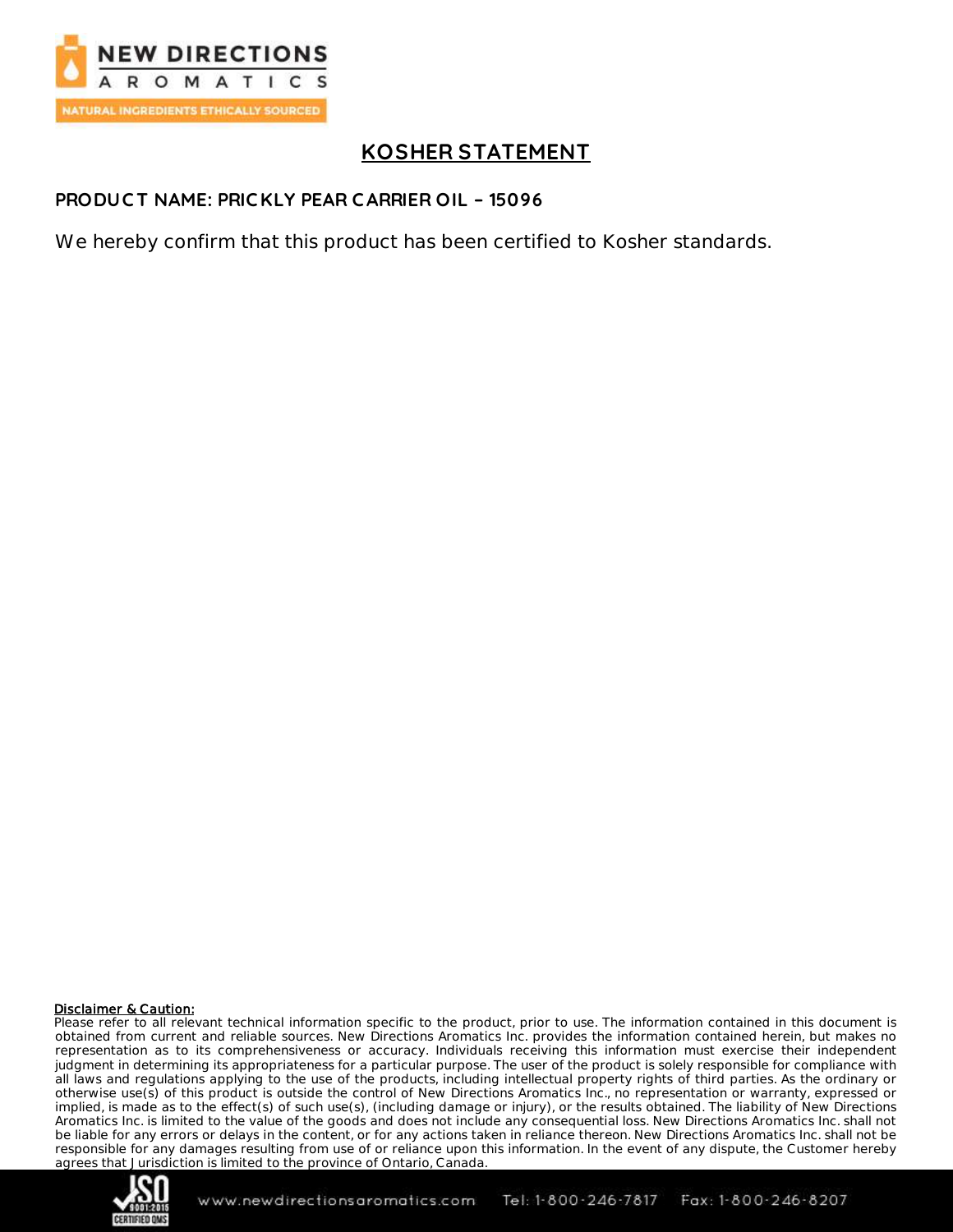

# **VEGAN STATEMENT**

### **PRODUC T NAME: PRIC KLY PEAR C ARRIER OIL – 15096**

We hereby confirm that this product has been certified to Vegan standards.

#### Disclaimer & Caution:

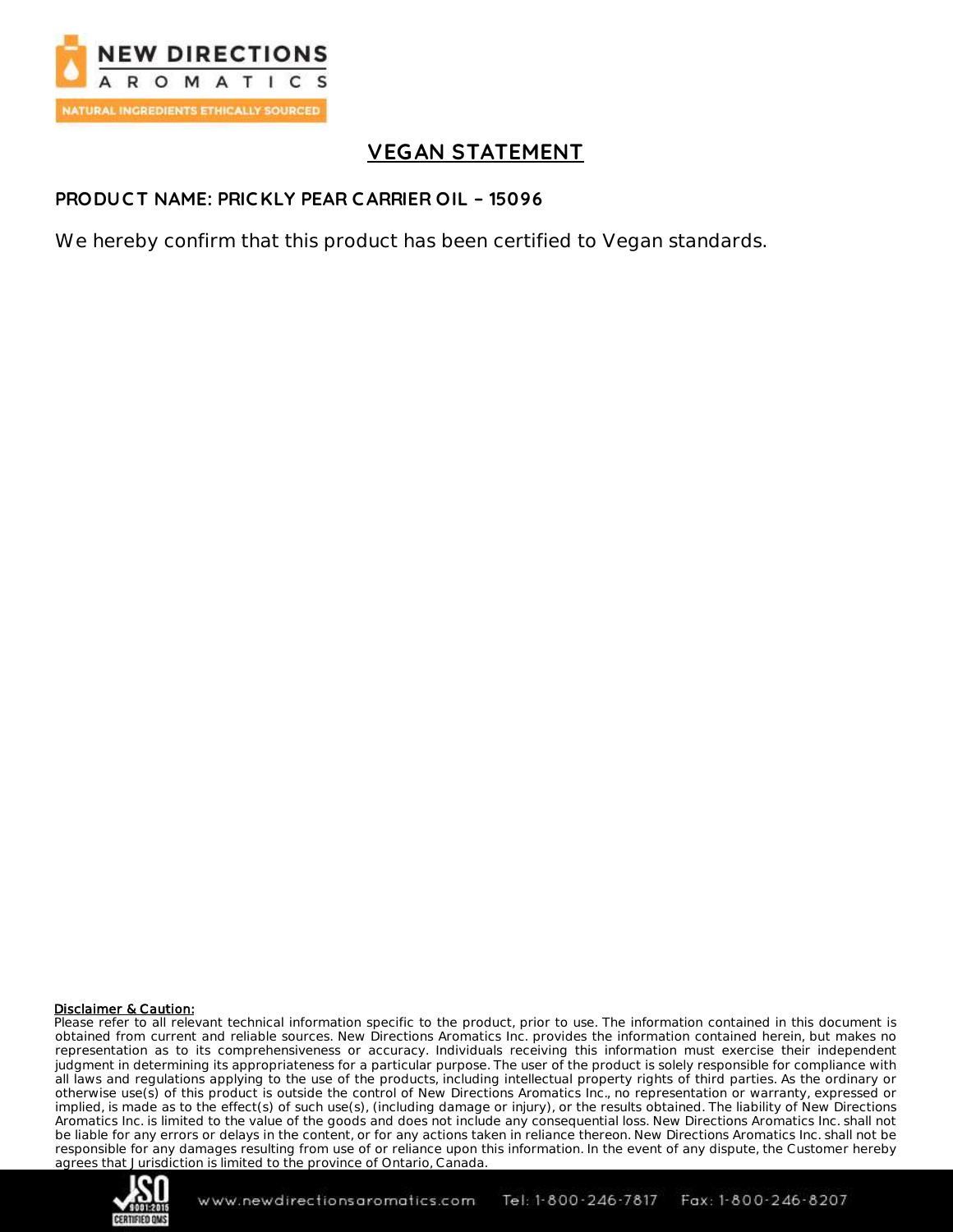

# **CALIFORNIA PROPOSITON 65 STATEMENT**

## **PRODUC T NAME: PRIC KLY PEAR C ARRIER OIL – 15096**

We hereby declare that, to the best of our knowledge, this product does not contain any chemicals or substances listed on California Proposition 65.

### Disclaimer & Caution: